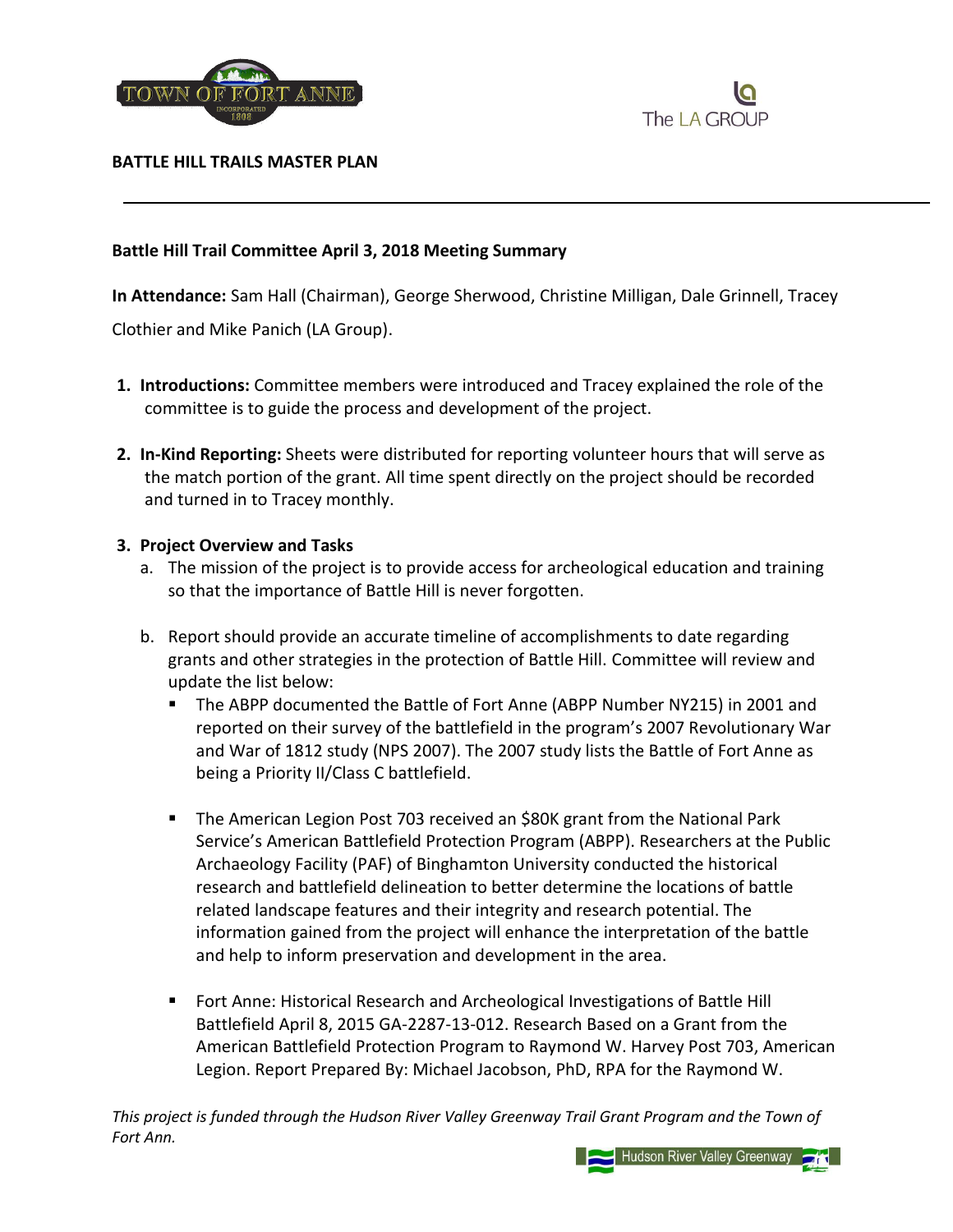



Harvey Post 703, American Legion and Kristen L. McMasters, Archeologist and Grants Manager, National Park Service.

- Land Acquisition of \$320K: Purchased through a grant from the Civil War Trust (39,823); ABPP grant (170,177); and landowner donation (110,000). Agricultural Stewardship Association holds conservation easement and Town of Fort Ann is the landowner.
- Report on Archeological Survey and Excavations: final dated February 15, 2018 (GA-2287-16-010). Research Based on a Grant from the American Battlefield Protection Program to Raymond W. Harvey Post 703, American Legion. Report Prepared By: Michael Jacobson, PhD, RPA for the Raymond W. Harvey Post 703, American Legion and Kristen L. McMasters, Archeologist and Grants Manager, National Park Service.
- Hudson River Valley Greenway Conservancy Trail Grant: Develop a master plan for a public trails network. Total project cost: \$40,000. Funding: \$20,000 in Grant Funds. The Required Match of \$20,000 is to be provided through In-Kind Services, Cash, and other Grant Programs.
- National Register Application: first attempted in 1927. SHPO may have written up the criteria for the new application. *Christine will find out the status and next steps for the application.*
- c. The LA Group will review background reports and historic information from above reports.
- d. LA Group will provide a map with property owner and boundary information to advance the potential sale of the lands just south of the site.
- e. A Site Investigation (field trip) will be conducted on Tuesday, April 17 meeting at Town Hall at 9:45. Rain date: April 19. *Tracey will provide a roadmap for the trip and have a map to record resources and terrain information. George will be the guide.*
- f. The LAG will be developed Inventory of Site Conditions and Trail Opportunities in the form of a map and narrative. *George will obtain a property map from Laura Chadwick at Washington County.*
- g. The LA Group will also complete an inventory and assessment of environmental features and resources with appropriate maps. This will include identifying where key environmental hazards are located and sensitive environments are located. Sensitive information about dig locations will be used to avoid trails in those locations.

*This project is funded through the Hudson River Valley Greenway Trail Grant Program and the Town of Fort Ann.*